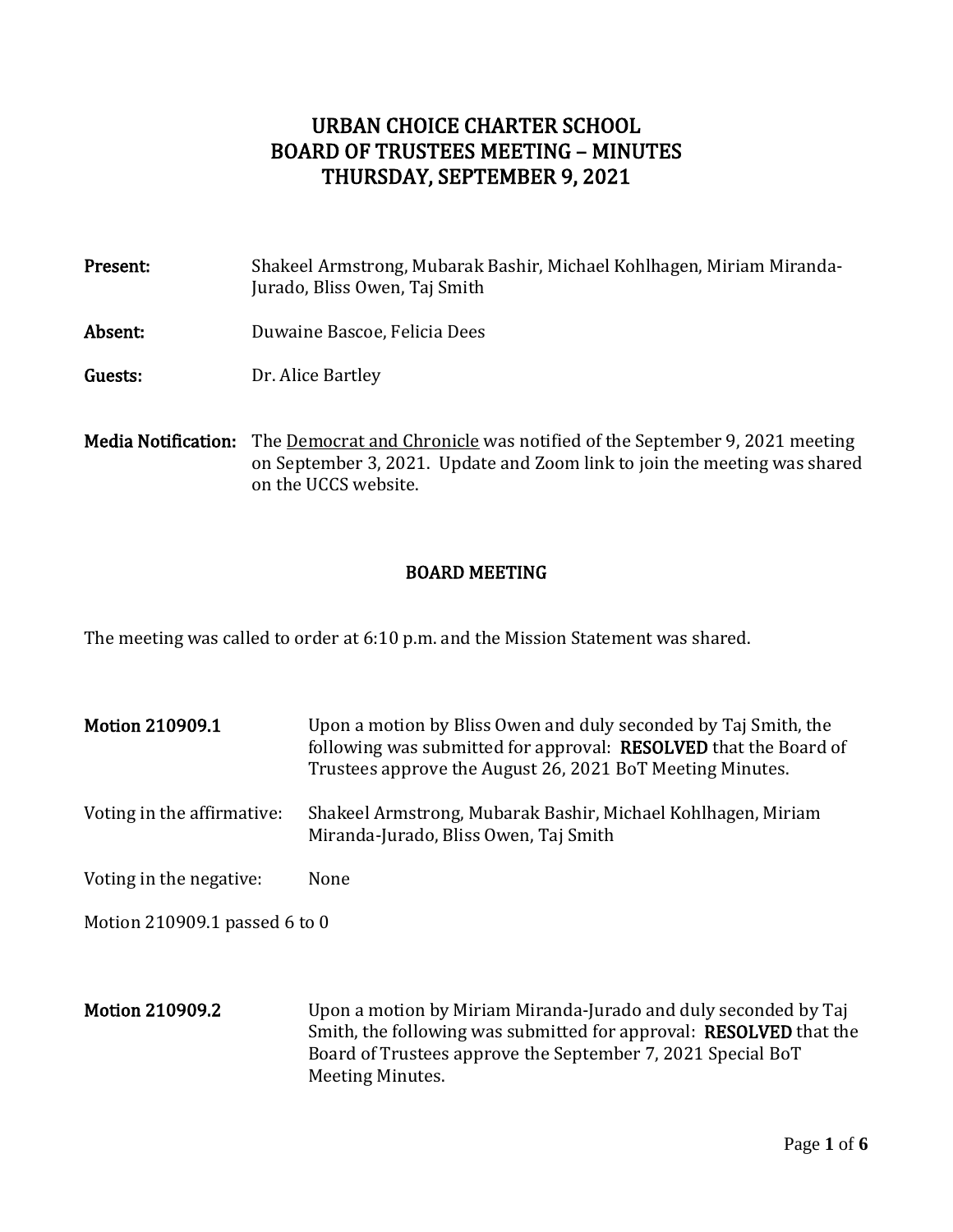Voting in the affirmative: Shakeel Armstrong, Mubarak Bashir, Michael Kohlhagen, Miriam Miranda-Jurado, Bliss Owen, Taj Smith

Voting in the negative: None

Motion 210909.2 passed 6 to 0

# CEO's REPORT – Lynn McCarthy

- $\triangleright$  Current enrollment is 392
	- Offers extended for some openings and expect acceptance this week
- $\triangleright$  First day of school
	- Student arrivals 88 of our students are not currently routed family members were able to provide transportation
	- We used sign-out sheets for pick up after school
	- As expected, there were many transportation delays and issues
		- $\checkmark$  Hopeful that there will be improvement tomorrow and going forward
		- $\checkmark$  Transportation will not establish a route for any student that submitted their form after June 25
			- We are looking at routing some students ourselves and will alert the new transportation company if students are able to be added to established bus stops already set near their homes
			- Board member inquired about using the UCCS bus to transport students to and from school. CEO would need to check availability of driver that has only transported for after school basketball or field trips in the past.

# Michael Samuel

- ➢ Parent Advisory Council
	- Eleven parents attended
	- Looking for a minimum of 20 parents to get involved and partner with us
		- $\checkmark$  Need their voices, input, skills, talent and sharing of needs
	- Next meeting planned for the 23<sup>rd</sup> of September
		- $\checkmark$  Planning to meet the third Thursday of each month from 5-6 p.m.
		- $\checkmark$  Three staff members participating
	- Parents have asked for better communication
- ➢ Open House is planned for September 30 at 5 p.m.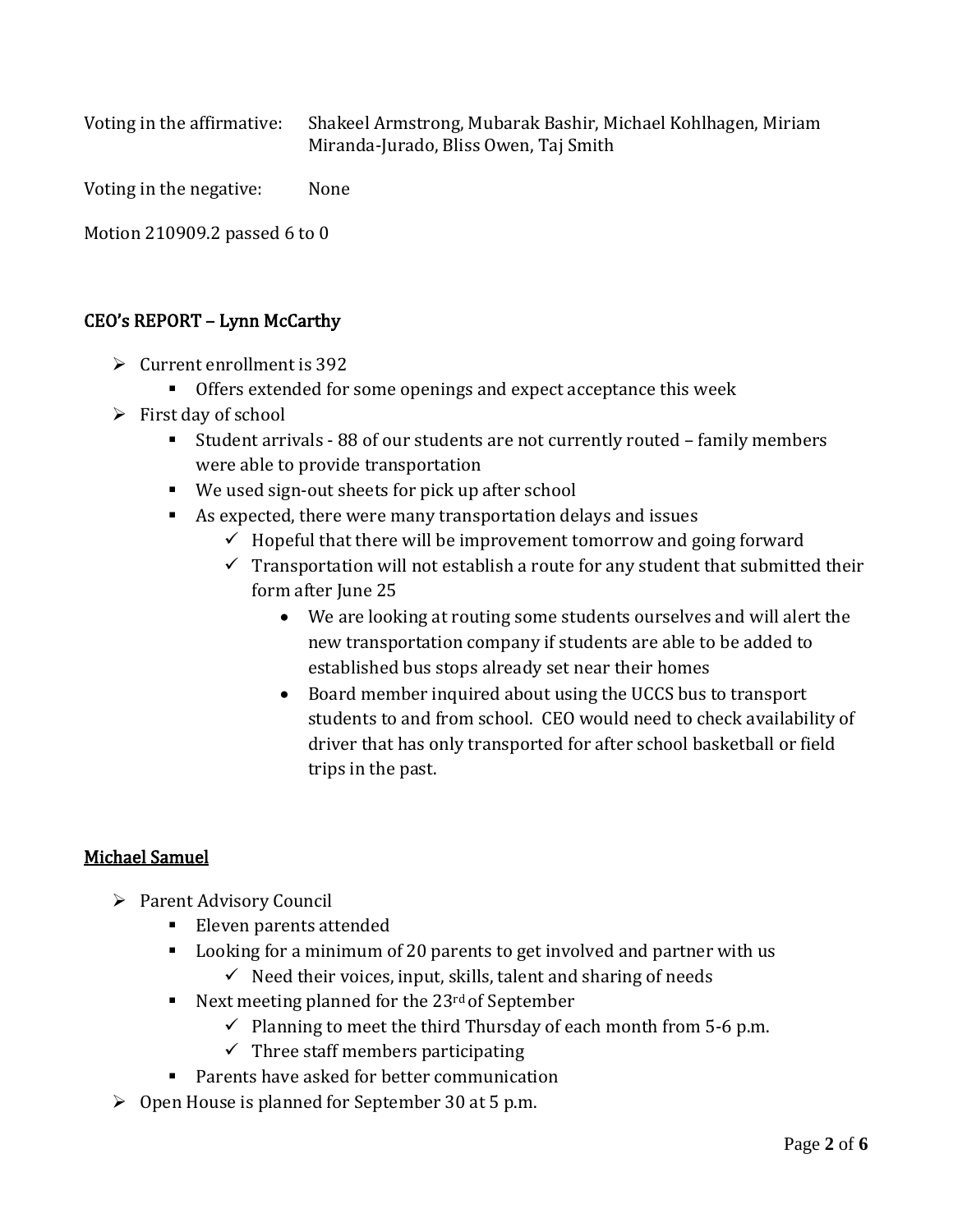- ➢ Student Celebrations Team
	- Ten staff members are a part of this team
- ➢ Quarterly Newsletter planned
	- Folders are established on Google for photos of our students
- ➢ Student Government Team
- ➢ Student Attendance Team
	- Will meet at least once per month with flexibility to meet additional times
- ➢ Every team has a Chair, Assistant Chair and Secretary for recording minutes
- $\triangleright$  Discussed having a table at Open House to assist with seeking a parent with a child attending UCCS to serve on the BoT
- $\triangleright$  Name tags to be ordered for board members
- ➢ New York Charter School Association is also seeking parent(s) to participate
	- Lynn McCarthy is forwarding the information to Michael Samuel

# Carl Parris:

- ➢ Observed significant energy for the first day of school many students were very excited to start the new school year
- $\triangleright$  After a lot of hard work, UCCS is ready to go

# Kelly Walker:

- $\triangleright$  Met many parents/family members today they were accepting and positive about busing issues and school timing change
- $\triangleright$  Students were glad to be back

# CEI's REPORT – Michael Kohlhagen and Dr. Alice Bartley

#### Dr. Alice Bartley:

- ➢ Instructional Audit
	- Have been drafting documents for Kelly Walker's review to support the building
	- Spire
	- Amplify
		- $\checkmark$  Training by the publishers of the products
	- Looking at the seven design elements
	- New dates recommended were shared today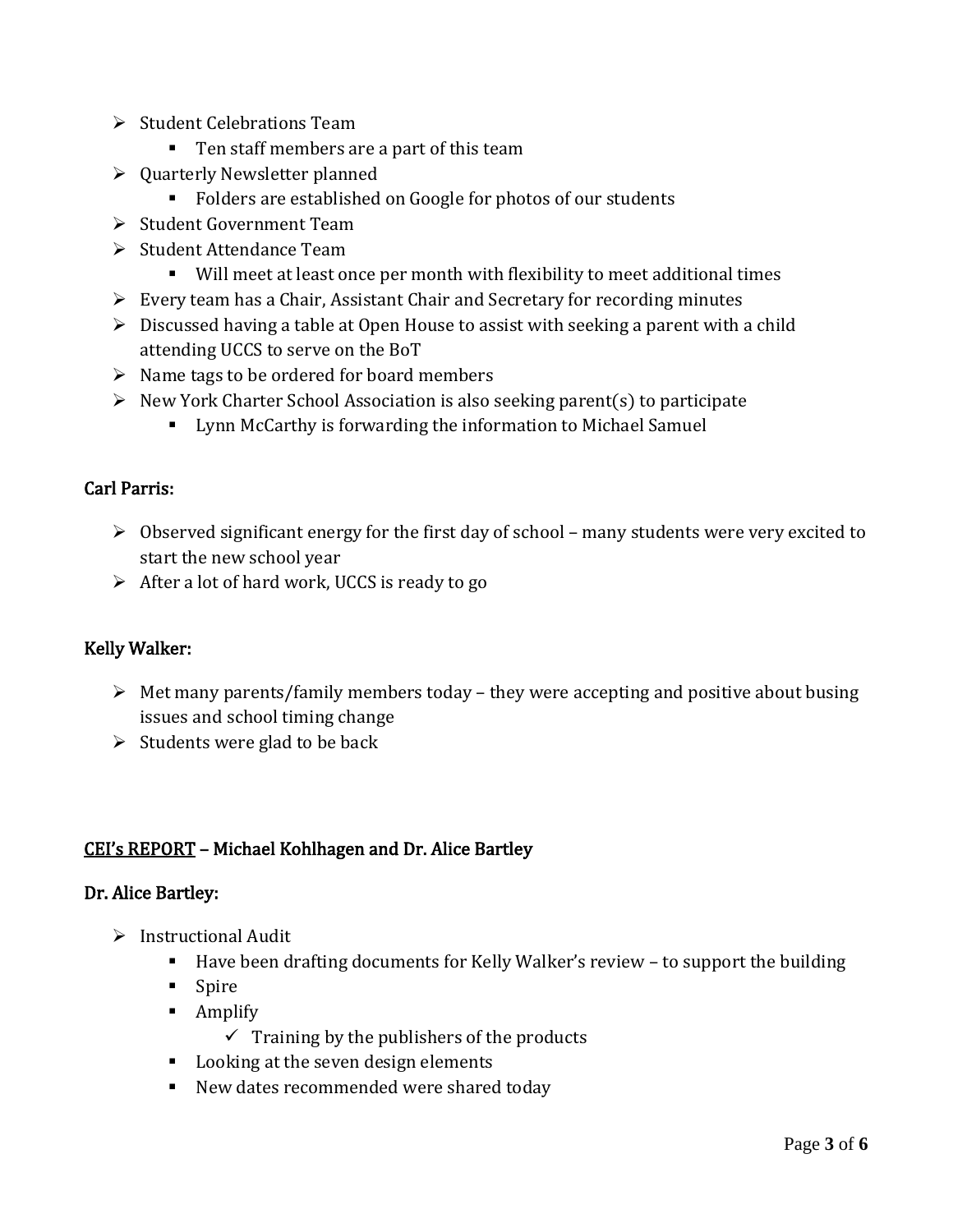- **•** Infusing the extended learning programs throughout the year
- Data connectivity first training for Terra completed (three days) familiarized staff
- Rolling out and collecting needed data to make recommendations
- Effectiveness going forward
- Coaching Dr. Carroll and Ms. Acosta ready to go
- Establishing schedules
- Proficiency around Danielson
- Cluster rubric shared
	- $\checkmark$  Will be looking at the full cluster and opportunity for teachers to grow in all areas
	- $\checkmark$  Coaches supporting in these areas

# Michael Kohlhagen:

- ➢ Planning to meet with Board Chair tomorrow morning to discuss plans for scheduling the board retreat and formalizing dates for board training
- $\triangleright$  CEO is reviewing her evaluation piece to finish that process as well

# TREASURER'S REPORT – Bliss Owen

- $\triangleright$  Awaiting the audit results
- $\triangleright$  Finance Committee will be meeting on September 28 to review the audit and then will be presented to the BoT for approval at the October meeting
- $\triangleright$  Finance Committee met last week and reviewed the July numbers will hold to combine with August reports for more meaning
- ➢ Amended budget Finance Committee reviewing some final changes and will meet one more time and will bring the budget for a vote at the next BoT meeting

# GOVERNANCE COMMITTEE REPORT – Miriam Miranda-Jurado

- ➢ CEO Evaluation
	- CEO shared her documentation
	- Will review and finalize compensation package for the 2021-22 school year
- ➢ Date for our board retreat is needed ASAP
- $\triangleright$  Training is a priority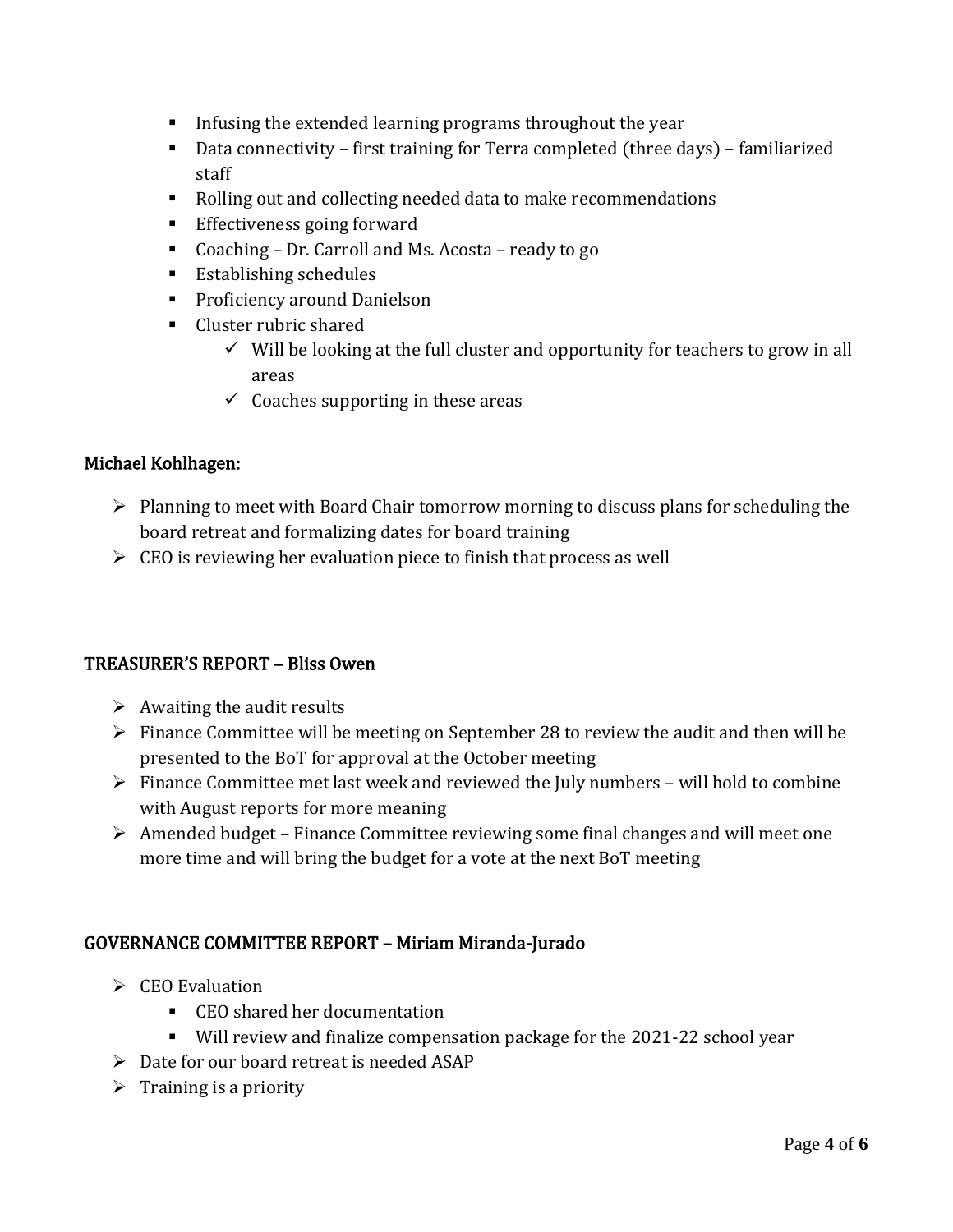- $\triangleright$  Additional board members needed in addition to a parent representative
	- Need to increase the members to accomplish the work needed
	- CEI offered in the past to support this growth as well

# CHAIR REPORT – Mubarak Bashir

- $\triangleright$  Reiterated that additional board members are vital
- $\triangleright$  Board members need to commit to be at meetings

# PUBLIC COMMENTS

- $\triangleright$  Discussed the Recruiting Committee as an advisory function
	- Report at board meetings (not on a scheduled monthly basis)
- $\triangleright$  Discussed the need for the board retreat as an urgent priority
- ➢ Prior to entering Executive Session to discuss negotiations with CEI, Michael Kohlhagen shared some comments:
	- Meeting was held earlier in the day to fine tune the scope and work plan
	- $\blacksquare$  CEI is all in 100%
	- Looking forward to the work and continuing to build a strong team, adding local members to the team, and continuing to define the partnership to support the entire leadership team
	- Agreement is vitally important to support all in whatever needs arise

| <b>Motion 210909.3</b>        | Upon a motion by Bliss Owen and duly seconded by Miriam Miranda-<br>Jurado, the following was submitted for approval: RESOLVED that the<br>Board of Trustees enter Executive Session at 6:59 p.m. to discuss the<br>agreement with CEI. |
|-------------------------------|-----------------------------------------------------------------------------------------------------------------------------------------------------------------------------------------------------------------------------------------|
| Voting in the affirmative:    | Shakeel Armstrong, Mubarak Bashir, Michael Kohlhagen, Miriam<br>Miranda-Jurado, Bliss Owen, Taj Smith                                                                                                                                   |
| Voting in the negative:       | None                                                                                                                                                                                                                                    |
| Motion 210909.3 passed 6 to 0 |                                                                                                                                                                                                                                         |